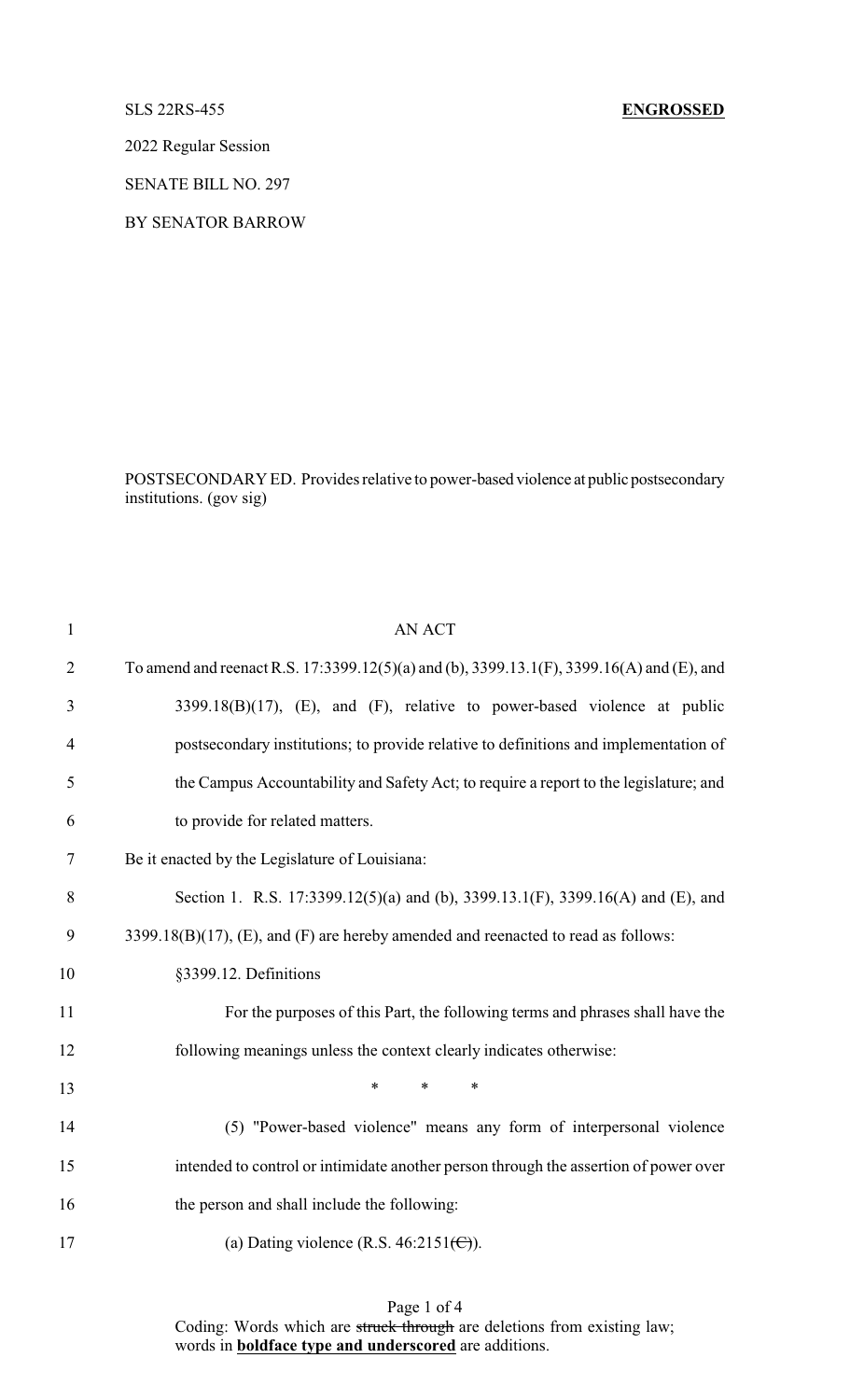## SB NO. 297 SLS 22RS-455 **ENGROSSED**

| $\mathbf{1}$   | (b) Domestic abuse and family violence (R.S. 46:2121.1( $\rightarrow$ ) and 2132( $\rightarrow$ )). For |
|----------------|---------------------------------------------------------------------------------------------------------|
| $\overline{2}$ | the purposes of this Part, domestic abuse shall also include any act or threat to act                   |
| 3              | that is intended to coerce, control, punish, intimidate, or exact revenge on the other                  |
| $\overline{4}$ | party, for the purpose of preventing the victim from reporting to law enforcement or                    |
| 5              | requesting medical assistance or emergency victim services, or for the purpose of                       |
| 6              | depriving the victim of the means or ability to resist the abuse or escape the                          |
| $\tau$         | relationship.                                                                                           |
| 8              | $\ast$<br>$\ast$<br>$\ast$                                                                              |
| 9              | §3399.13.1. Administrative reporting requirements                                                       |
| 10             | $\ast$<br>$\ast$<br>$\ast$                                                                              |
| 11             | F. The Board of Regents, in consultation with the Louisiana Power-Based                                 |
| 12             | Violence Review Panel, shall annually submit a report to the governor, the president                    |
| 13             | of the Senate, the speaker of the House of Representatives, and the Senate and House                    |
| 14             | committees on education and select committees on women and children by                                  |
| 15             | January fifteenth which shall include system-wide and statewide information. The                        |
| 16             | report shall also include any recommendations for legislation. The report shall be                      |
| 17             | published on the website of the Board of Regents.                                                       |
| 18             | $\ast$<br>*<br>$\ast$                                                                                   |
| 19             | §3399.16. Safety education; recognition and reporting of potential threats to safety                    |
| 20             | A. The Not later than the beginning of the fall semester of 2022, the                                   |
| 21             | administration of each institution, in consultation with campus or local law                            |
| 22             | enforcement agencies, shall develop and distribute information to students regarding                    |
| 23             | power-based violence, campus safety, and internet and cell phone safety and online                      |
| 24             | content that is a potential threat to school safety.                                                    |
| 25             | $\ast$<br>∗<br>∗                                                                                        |
| 26             | E. Each institution shall adopt a policy to implement the provisions of this                            |
| $27\,$         | Part Section. The policy shall require that for every report of an incident of power-                   |
| 28             | based violence or a safety threat received, the actions taken by the institution and the                |
| 29             | campus law enforcement agency or security officers be documented. The policies                          |

Page 2 of 4 Coding: Words which are struck through are deletions from existing law; words in **boldface type and underscored** are additions.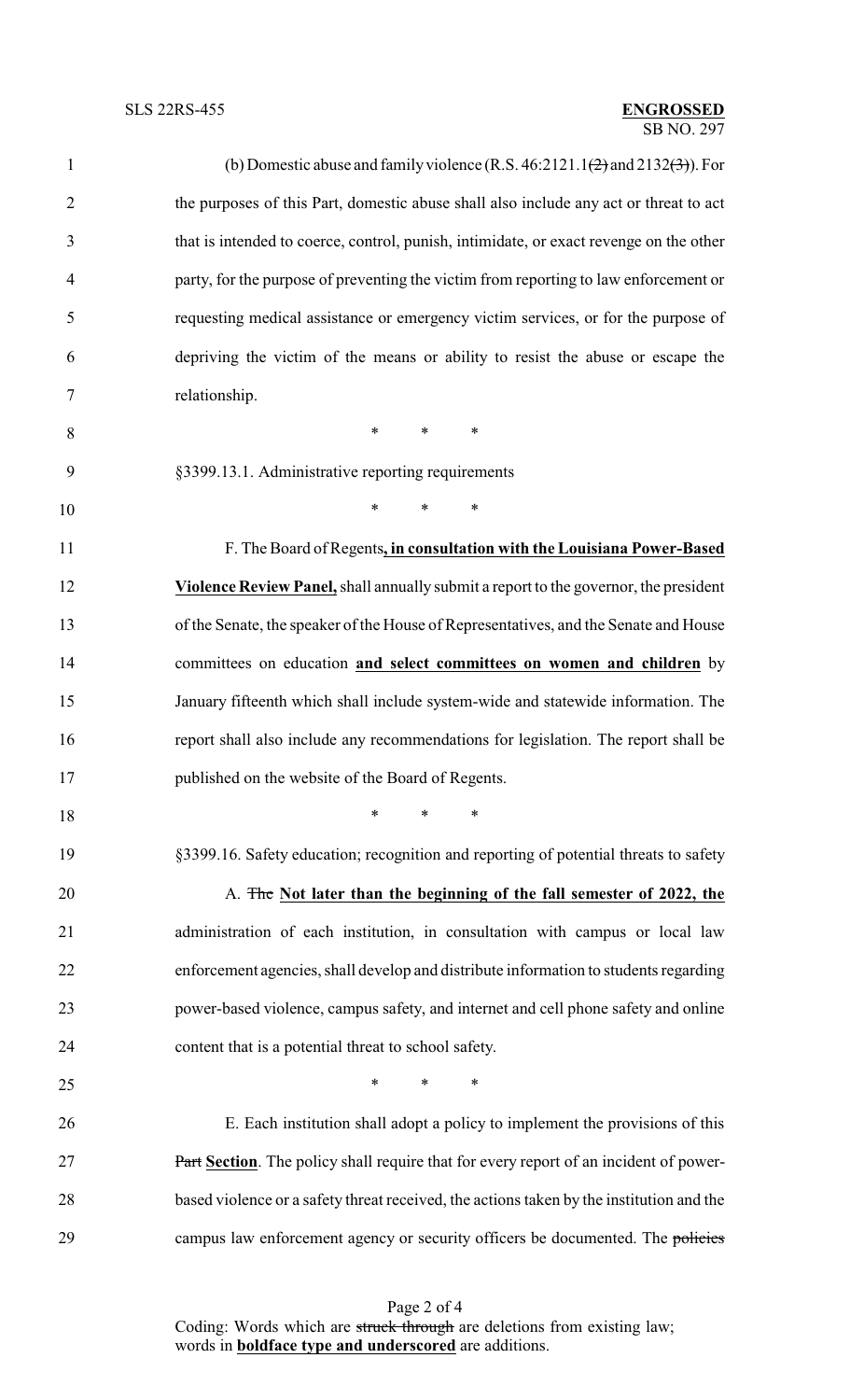| $\mathbf{1}$   | <b>policy</b> shall also provide for guidelines on referring the reports to the appropriate law |
|----------------|-------------------------------------------------------------------------------------------------|
| $\overline{2}$ | enforcement agencies.                                                                           |
| 3              | $*$ $*$<br>*<br>∗                                                                               |
| 4              | §3399.18. Louisiana Power-Based Violence Review Panel                                           |
| 5              | $*$ *<br>∗                                                                                      |
| 6              | B. The panel shall be composed of the following members:                                        |
| 7              | $\ast$<br>$*$ and $*$<br>∗                                                                      |
| 8              | (17) A Title IX coordinator representing $a$ each public postsecondary                          |
| 9              | education system. The Title IX coordinator shall serve for one year, and the                    |
| 10             | membership shall rotate between the higher education systems in the following                   |
| 11             | order: the Louisiana State University System, the Southern University System, the               |
| 12             | University of Louisiana System, and the Louisiana Community and Technical                       |
| 13             | College System. Each coordinator shall be, appointed by his system the president of             |
| 14             | the system.                                                                                     |
| 15             | $*$ *<br>$\ast$                                                                                 |
| 16             | E. The commissioner of higher education shall call an organizational meeting                    |
| 17             | of the panel by August 15, 2021. The panel shall elect a chairman, and any other                |
| 18             | officers deemed necessary, from among the membership.                                           |
| 19             | F. The panel shall meet at least two times per year up to a maximum of four                     |
| 20             | times per year, and may meet at other times upon the call of the chair or as provided           |
| 21             | by panel rules.                                                                                 |
| 22             | $*$<br>∗<br>∗                                                                                   |
| 23             | Section 2. This Act shall become effective upon signature by the governor or, if not            |
| 24             | signed by the governor, upon expiration of the time for bills to become law without signature   |
| 25             | by the governor, as provided by Article III, Section 18 of the Constitution of Louisiana. If    |
| 26             | vetoed by the governor and subsequently approved by the legislature, this Act shall become      |
| 27             | effective on the day following such approval.                                                   |